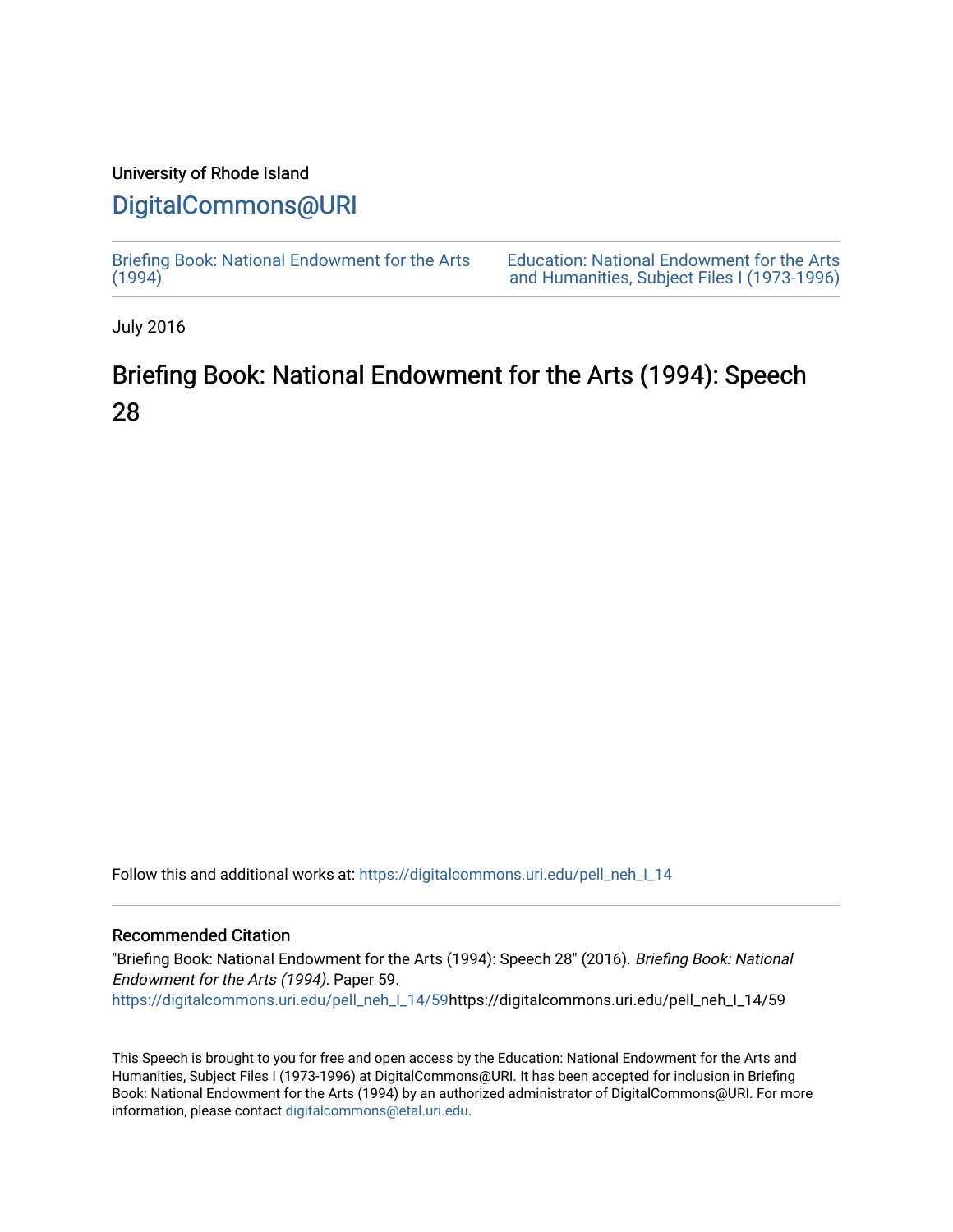INCREASING THE PERCENTAGE OF ENDOWMENT FUNDS GOING TO THE STATES WILL RESULT IN A SUBSTANTIAL REDUCTION OF FUNDING TO ARTISTS AND ARTS ORGANIZATIONS FROM BOTH THE PUBLIC AND PRIVATE SECTORS.

o The Arts Endowment's grant matching requirements are an effective tool to generate funding from non-federal sources.

 $\mathcal{P}_\alpha$ 

o Most National Endowment grants require the minimum match of \$1 of non-Endowment funds to every \$1 of Endowment grant. Some Endowment programs require greater matches.

o The assumption that increasing the amount of Endowment money required to be passed through to the states will increase the dollars going to artists and organizations in their own state is not supportable. Artists in each state are, in fact, assured greater total funding as a result of the Endowment's matching requirements. The Endowment's matching requirements have a "multiplier effect," increasing the amount of funds going to support artists and arts organizations.

o One of the Endowment's funding policies is to support "programs that by their nature and design generate non-federal funds beyond the legislatively required one-to-one match so that grantees do not become dependent on the federal government for a major portion of their budgets."

o Not all states have matching requirements or matching requirements as high as those for grants in some of the Endowment's programs.

o The Challenge Program, for example, which has a matching requirement of three-to-one, is a very important and successful program. Its purpose is to complement the work of the other Endowment programs by offering major one-time grants for activities that look beyond current needs and programming.

o Further increasing Endowment money going to state arts agencies may, in tight budget times, encourage some states to reduce their own support for the arts.

o The recent reauthorization of the Endowment increased Endowment funds allocated to the states.

o That was followed by an unprecedented cut of 7.7 percent in state arts appropriations. A much larger cut is likely in several states for FY92.

o In tight budget times, another increase of the state set-aside could encourage states to reduce further their support of the arts.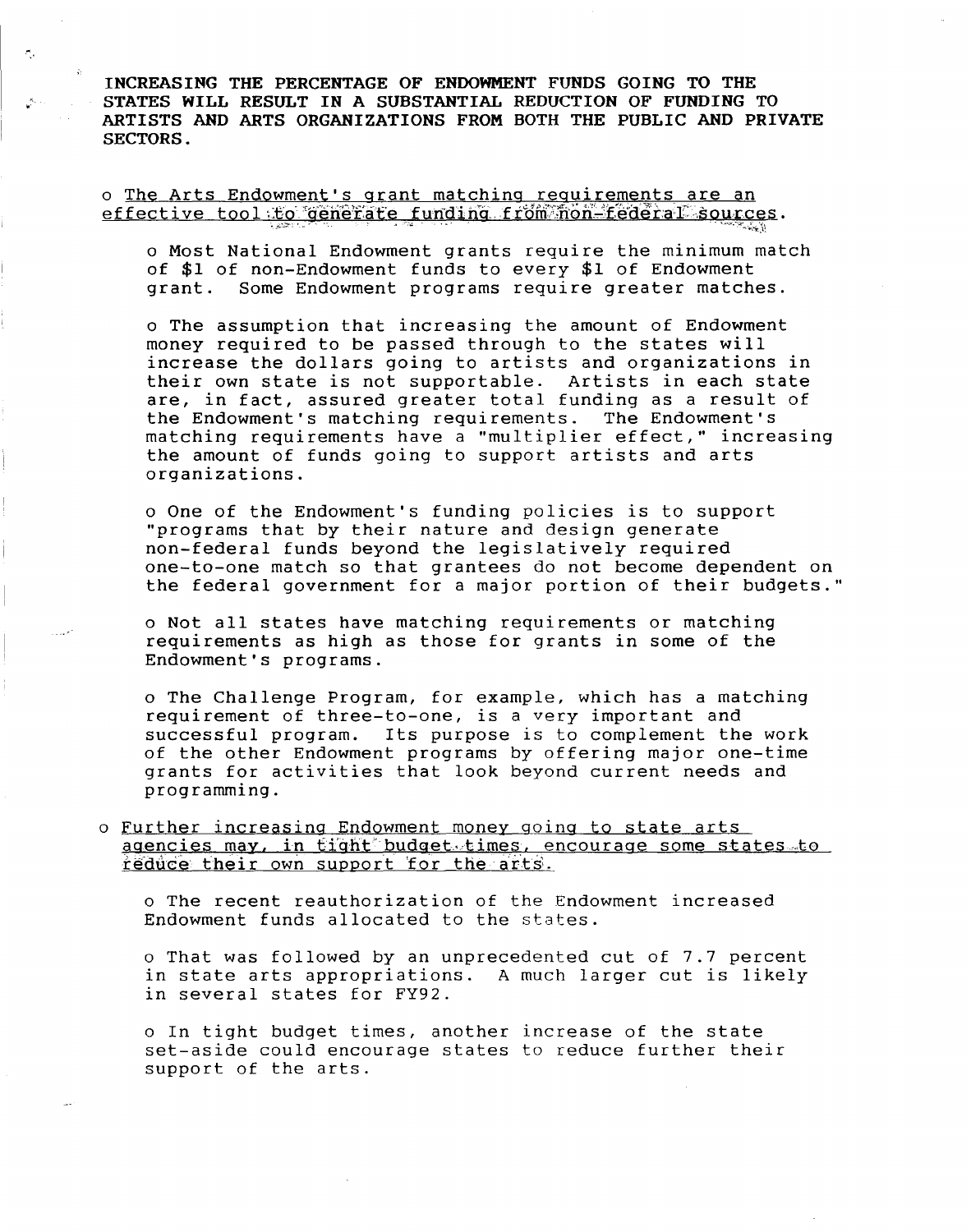o The federal taxpayer could become a "patsy" if state legislatures use the increase in the states' share of Endowment funds as a reason to cut state appropriations for the arts. Yes, state budgets are tight, but the federal government should not encourage states to diminish their responsibility for providing access to the arts for their own citizens. Increasing the state set-aside even further could encourage this abandonment of state responsibility.

o A larger allocation to states would even further reduce funds for the discipline programs, which are unlikely to be fully recovered.

o The increase in the amount of Endowment funds going to the states in FY91 as a result of reauthorization legislation required cutting \$12 million from the discipline programs.

o The discipline programs provide direct federal support for projects in dance, design arts, folk arts, literature, museums, music, opera-musical theater, theater, visual arts, media arts and interdisciplinary arts, in the form of competitive grants. These programs would suffer even more severe reductions should there be a further increase in funding to the states.

o The discipline programs provide fellowships to support the projects of individual artists. Some stsates are prohibited by law from directly supporting individual artists. And no corporations and few foundations award individual fellowships. As a result, a further shift of funds to the states would result in a severe reduction in funding for individual artists.

o Also, reducing support for competitive grants through the discipline programs would result in major losses for less institutionalized art forms such as folk arts, design arts, literature and film, which do not always receive high priority at the state level. With the exception of a few states, state agencies simply do not have the infrastructure to support the media arts.

o A larger allocation to states will fund more "administration," not more art.

o Decentralizing federal support of the arts by increasing federal dollars passed through to the state agencies  $p$ 08s51bly will  $q$ o to larger state agency administrations, not tomarts projects and artists of

o The fact that there are no restrictions on the use of the increased allocation to the states for administrative costs further increases the possibility that funds that would have gone to artists and arts organizations through the discipline programs would be swallowed-up by a second bureaucracy.